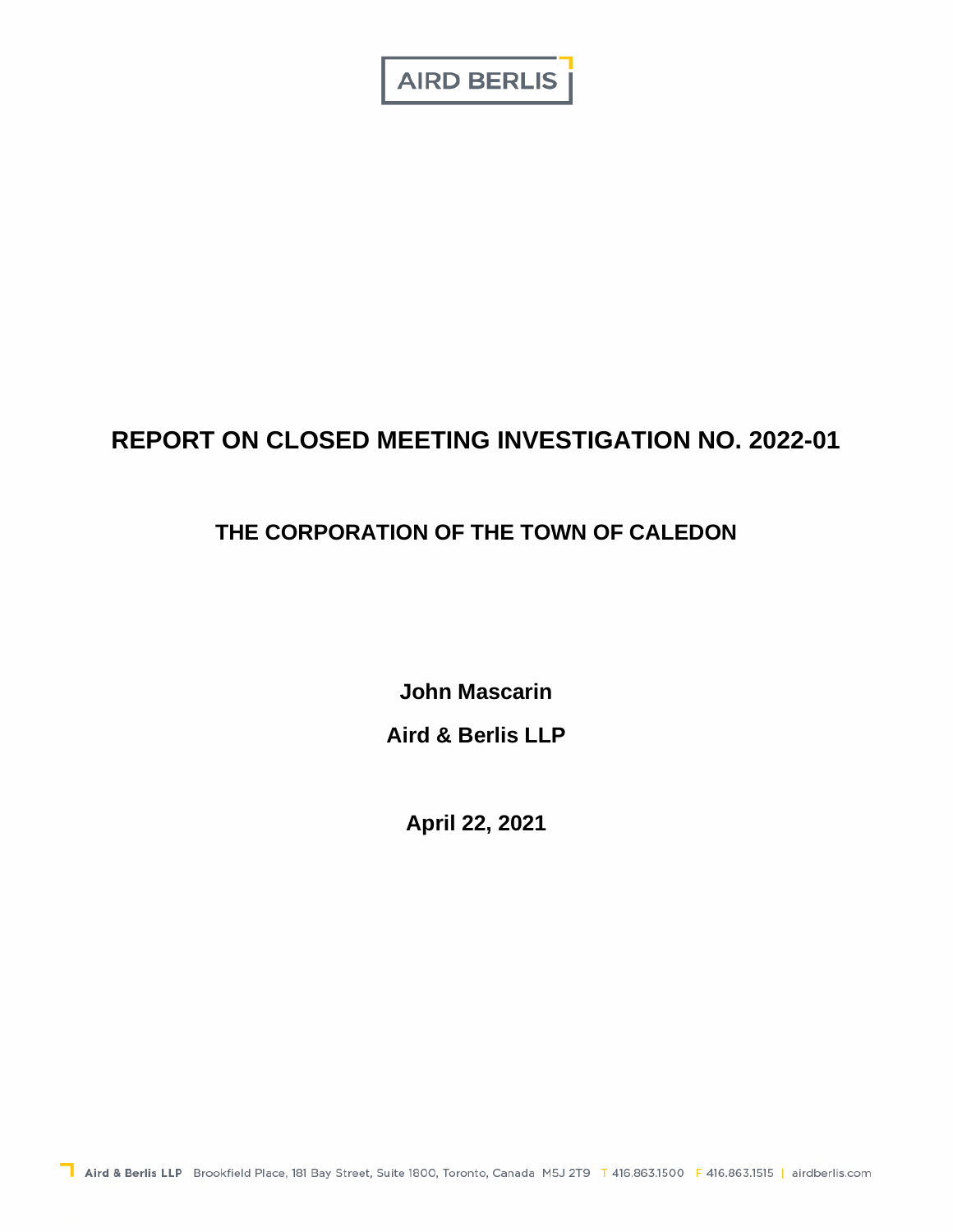

John Mascarin Direct: 416.865.7721 E-mail: jmascarin@airdberlis.com

# **REPORT ON CLOSED MEETING INVESTIGATION – 2022-01**

## **INTRODUCTION**

Our office received a request for a closed meeting investigation on April 7, 2022 (the "**Complaint**") from the Clerk of The Corporation of the Town of Caledon (the "**Town**") in our capacity as the closed meeting investigator ("**Investigator**").

The Complaint alleges that the Town's Council ("**Council**") improperly held the Special Town Council Meeting on Monday Octob[er](#page-1-0) 4, 2021 (the "**Meeting**") in contravention of the Town's Procedure By-law No. BL-2015-18,<sup>1</sup> faile[d](#page-1-1) to properly convene into a closed session, and considered a subject matter that was not authorized under section 239 of the *Municipal Act, 2001*. 2

#### **CLOSED MEETING INVESTIGATOR – AUTHORITY & JURISDICTION**

The Town appointed Local Authority Services Inc. ("**LAS**") as its closed meeting investigator pursuant to section 239.1 of the *Municipal Act, 2001*. LAS has delegated to Aird & Berlis LLP its authority to act as the Investigator for the Town.

Our jurisdiction as Investigator is set out in section 239.2 of the *Municipal Act, 2001*. Among other things, we are authorized to investigate, in an independent manner, a complaint made by any person to determine whether the Town has complied with section 239 of the *Municipal Act, 2001* or a by-law enacted under subsection 238(2) (i.e. a procedure by-law) in respect of a meeting or part of a meeting that was closed to the public, and to report on the investigation to Council, together with any recommendations as may be applicable.

#### **THE COMPLAINT**

The Complaint was filed pursuant to section 239.2 of the *Municipal Act, 2001*.

The requester did not file the Complaint in accordance with the Town's procedure for Closed Meeting Investigations nor with the Town's Closed Meeting Investigation Request Form, taking the position that only a written request is required.

The Complaint provided as follows:

As per the process outlined on the AMO/LAS [website](https://can01.safelinks.protection.outlook.com/?url=https%3A%2F%2Fwww.las.on.ca%2Fclosedmeeting&data=04%7C01%7Claura.hall%40caledon.ca%7C5bea24cecc6f42c670c808da086d5a80%7C394db583473a4ab1bcfa5ae82d987a71%7C1%7C0%7C637831563001040608%7CUnknown%7CTWFpbGZsb3d8eyJWIjoiMC4wLjAwMDAiLCJQIjoiV2luMzIiLCJBTiI6Ik1haWwiLCJXVCI6Mn0%3D%7C3000&sdata=i6P4qa84aXCmkdgTrhHxy8VG2tv6GmQWONKNf%2BcSoc8%3D&reserved=0) I am putting forward a written request for a closed meeting investigation surrounding the October 4, 2021 confidential meeting. While I understand that the communication was made public it is unclear to me if Council went into closed session and for what reasons.

[Special Town Council Meeting - October 04, 2021](https://can01.safelinks.protection.outlook.com/?url=https%3A%2F%2Fpub-caledon.escribemeetings.com%2FMeeting.aspx%3FId%3D609ba512-a295-46c0-a0d6-27bec5a977ca%26Agenda%3DPostAgenda%26lang%3DEnglish&data=04%7C01%7Claura.hall%40caledon.ca%7C5bea24cecc6f42c670c808da086d5a80%7C394db583473a4ab1bcfa5ae82d987a71%7C1%7C0%7C637831563001040608%7CUnknown%7CTWFpbGZsb3d8eyJWIjoiMC4wLjAwMDAiLCJQIjoiV2luMzIiLCJBTiI6Ik1haWwiLCJXVCI6Mn0%3D%7C3000&sdata=daZzgSwyM6QaJyLJnz4RNvc5SE7468aD9KpOQSsKMHo%3D&reserved=0)

<span id="page-1-0"></span><sup>1</sup> Town of Caledon, Procedure By-law No. BL-2015-108 (Office Consolidation) ["**Procedure By-law**"].

<span id="page-1-1"></span><sup>2</sup> *Municipal Act, 2001*, S.O. 2001, c. 25.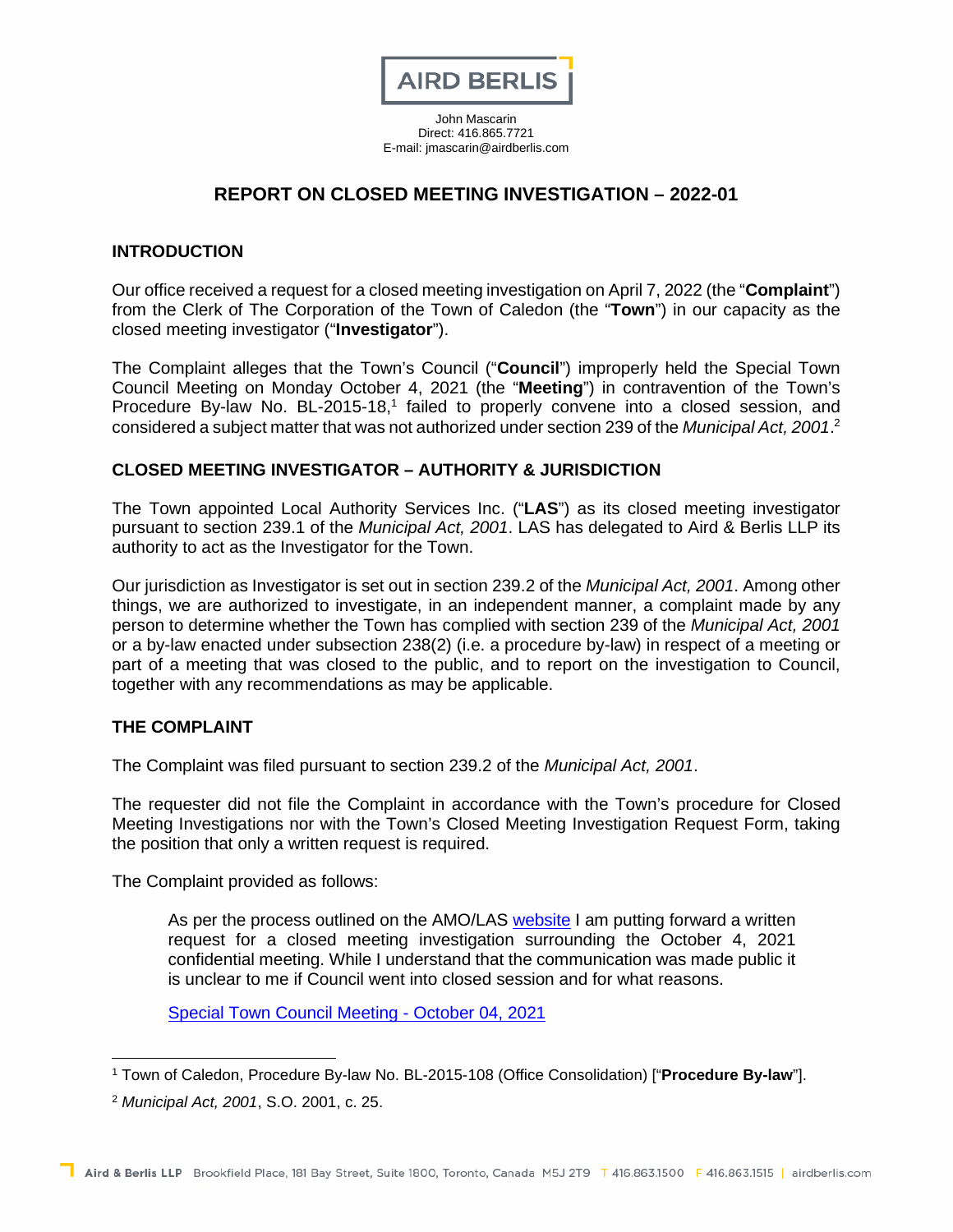# **Special Town Council Meeting – October 4, 2021**

## \*9. CONFIDENTIAL SESSION

\*9.1 Confidential Correspondence: Advice subject to solicitor-client privilege, including communication necessary for that purpose -Peel 2051 Regional Official Plan Review

O,

#### \*This item is being published as per Council direction

When asked to provide the Closed Meeting Investigation Request Form, the requester responded that a "written request is the only provision" but did elaborate further by noting as follows:

As per the Ontario Ombudsman's website it is not appropriate to go into closed session to discuss "growth". That is the basis for the investigation request.

Security of municipal property  $-$  s. 239(2)(a)

#### **Includes discussions about:**

- Protection of municipally-owned property from physical loss or damage
- Loss or damage can be corporeal (like vandalism) or incorporeal (like fraud)

## **Does not include discussions about:**

- The financial interests of the municipality
- Strategy with respect to municipal infrastructure or growth
- Strategy with regard to municipal property, including its purchase or sale<sup>[3](#page-2-0)</sup>

The requester indicated they would provide additional information to the Investigator with respect to the basis of the Complaint.

We contacted the requester on April 12, 2022 and requested that they clarify the reason(s) for the request so that we could understand the specific grounds that were being asserted with respect to the alleged non-compliance with section 239 of the *Municipal Act, 2001* or the Procedure bylaw.

The requester provided a written response on April 13, 2022 wherein the Complaint was clarified to allege the following primary instances of non-compliance:

- (i) the Town did not comply with Section 5.4.1 of the Procedure By-law with respect to the calling of the Meeting;
- (ii) Council failed to pass a resolution to hold a closed session contrary to subsection 239(4) of the *Municipal Act, 2001*;
- (iii) Council was not authorized to consider the matter that it convened *in camera* to discuss pursuant to section 239 of the *Municipal Act, 2001*.

<span id="page-2-0"></span><sup>3</sup> Ontario Ombudsman, *Open Meetings – Guide for Municipalities* – "Exceptions to the Open Meeting Rules".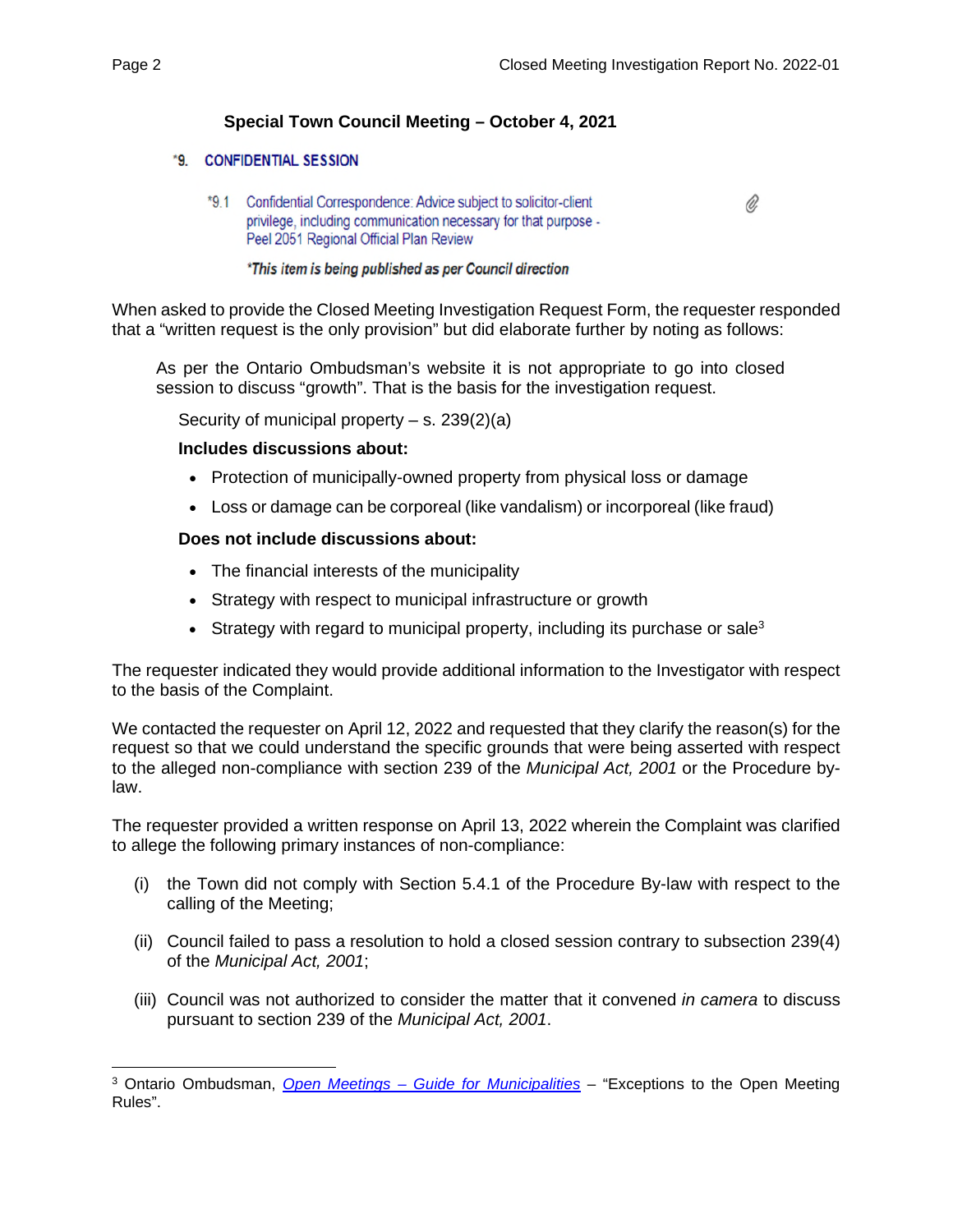In essence, the Complaint alleged that none of the closed meeting exceptions set out in section 239 of the *Municipal Act, 2001* authorized Council to discuss "growth" and that solicitor-client privileged advice could not have possibly related to the Region of Peel 2051 Official Pla[n](#page-3-0) "when there is no ongoing legal matter since there is no decision as of yet approving the Plan."<sup>4</sup>

# **ISSUES**

The Complaint raised the following issues with respect to the Meeting:

- 1. Was the Meeting held in contravention of Section 5.4.1 of the Procedure By-law?
- 2. Did Council pass a resolution to authorize the closed meeting in accordance with subsection 239(4) of the *Municipal Act, 2001*?
- 3. Was the subject matter of the Confidential Session a permitted exception under subsection 239(2) of the *Municipal Act, 2001*?

# **INVESTIGATION**

In order to assess the Complaint and to make a proper determination on the issues, we have reviewed the following materials, in addition to the applicable law, as set out below:

- the Complaint, including additional correspondence and materials received from the requestor;
- the Procedure By-law;
- discussions with the Town Clerk; and
- the open and closed meeting minutes, agendas and reports for the Meeting.

We also reviewed, considered and had recourse to such applicable secondary source materials, including other closed meeting investigation reports, that we believe to be pertinent to the issues set out in the Complaint.

Our investigation was conducted in accordance with [se](#page-3-1)ction 239.2 of the *Municipal Act, 2001* in a confidential, and independent and impartial manner.<sup>5</sup>

This is a report on the investigation of the Complaint made in accordance with subsection 239.2(10) of the *Municipal Act, 2001.* 

<span id="page-3-0"></span><sup>4</sup> Additional related grounds were also raised which will be addressed in the Findings below.

<span id="page-3-1"></span><sup>&</sup>lt;sup>5</sup> We had raised the issue of independence and impartiality with both the Clerk and the requester by expressly advising them that we have periodically acted both for and against the Town on numerous occasions and that the test for bias or reasonable apprehension of bias on the part of an investigator is a very high one: see *Chiarelli v. Ottawa (City)*, 2021 ONSC 8256 (Div. Ct.), at paras. 74-76. Both the Clerk and the requester consented to our authority to act as investigator in this matter. Prior to accepting any investigation mandate, Aird & Berlis LLP conducts a thorough legal conflict search and makes other conflict inquiries to ensure we are in a position to conduct an independent and impartial investigation.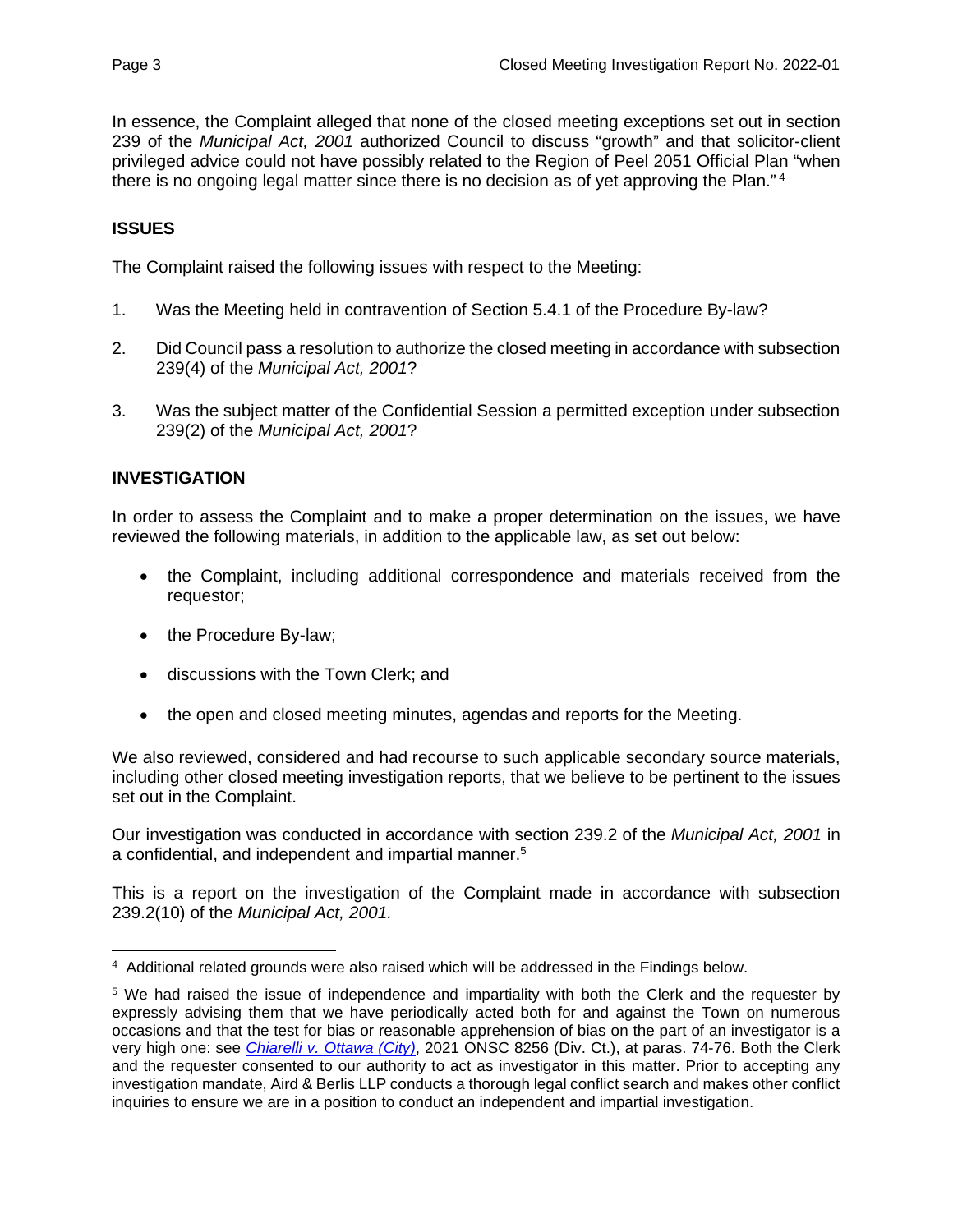# **APPLICABLE LAW**

## **1.** *Municipal Act, 2001*

Subsection 239(1) of the *Municipal Act, 2001* provides that all meetings of Council are to be open to the public, unless otherwise excepted. This is often referred to as the "open meeting rule".

All meetings of a council or a committee, unless they deal with a subject matter falling within a specific exception set out in section 239 are required to be held in the presence of the public.

There are fourteen (14) separate exceptions to the open meeting rule variously set out in subsections 239(2), (3) and (3.1) of the *Municipal Act, 2001.*

It is our view that the exception relevant to this Complaint is set out in clause 239(2)(f):

#### **Exceptions**

**239** (2) A meeting or part of a meeting may be closed to the public if the subject matter being considered is,

…

(f) advice that is subject to s[olic](#page-4-0)itor-client privilege, including communications necessary for that propose;<sup>6</sup>

Subsection 239(4) of the *Municipal Act, 2001* requires a procedural step prior to a council convening into a closed meeting for the consideration of any of the exceptions:

#### **Resolution**

**239** (4) Before holding a meeting or part of a meeting that is to be closed to the public, a municipality or local board or committee of either of them shall state by resolution,

- (a) the fact of the holding of the closed meeting and the general nature of the matter to be considered at the closed meeting; or
- (b) in the case of a meeting under subsection (3.1), the fact of the holding of the closed meeting, the general nature of its subject-matter and that it is to be closed under that subsection.

Council must openly resolve to hold a closed session and to state the general nature of the matter that is to be considered at the closed session.

<span id="page-4-0"></span><sup>&</sup>lt;sup>6</sup> We note that the Complaint expressly noted that "growth" is not a matter that can be considered by a council in a closed setting by specific reference to the position of the Ontario Ombudsman pursuant to the closed meeting exception in clause 239(2)(a) of the *Municipal Act, 2001*, which addresses matters related to "the security of the property of the municipality." This exception was not relied upon by Council to convene into a closed session, nor is it applicable to the subject matter of the Confidential Session.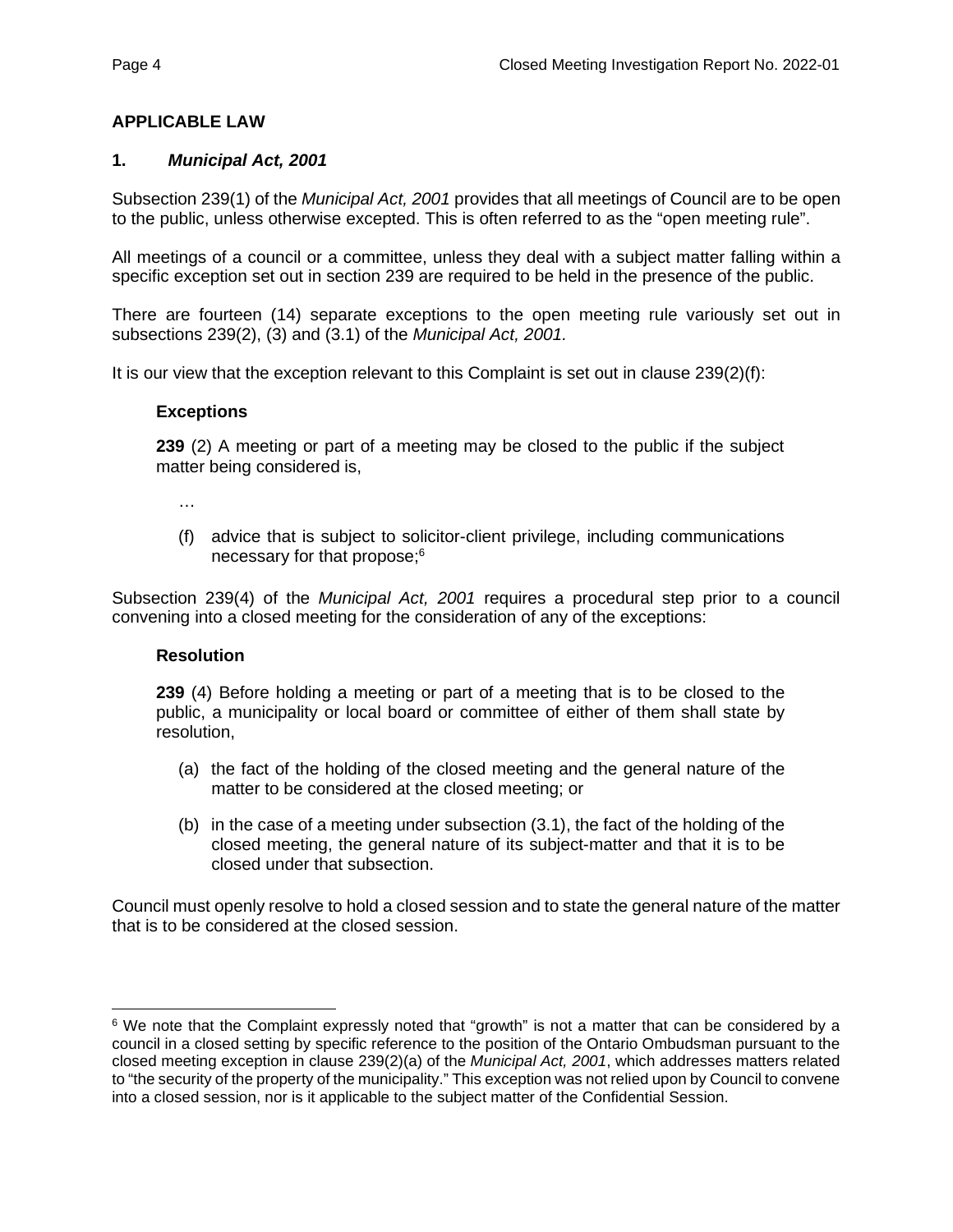# **2. The Procedure By-law**

Subsection 238(2) of the *Municipal Act, 2001* requires the Town to pass a procedure by-law for governing the calling, place and proceedings of meetings. A procedure by-law is a mandatory bylaw requirement that the Town complied with by enacting its Procedure By-law.

The Meeting referenced in the Complaint is subject to the Town's Procedure By-law.

The Complaint alleges a contravention of Section 5.4.1 of the Procedure By-law, which provides as follows:

## 5.4 *Special Meetings*

- 5.4.1 An *additional or emergency meeting* may be established by:
	- a) a *Motion* of *Council* or *Committee* at a *meeting*;
	- b) at the call of the *Mayor*, with appropriate notice of at least 48 hours prior to the date and time of the *special meeting*; or
	- c) at the call of the *Mayor*, with appropriate notice of at least 24 hours prior to the date and time of the *emergency meeting*.

The Complaint indicated that the requester was not aware of a motion that had been passed to approve the Meeting although they noted that they had heard about the meeting from other residents who had received emails on October 1, 2021.

## **THE MEETING**

Council met in a virtual setting for the Meeting on October 4, 2021, commencing at 10:00 a.m.

The Meeting was listed as a Special Town Council Meeting on the agenda.

The public minutes of the Meeting indicate that Council convened in open session at 10:01 a.m. and discussed a number of matters under the topic listed as Item 5 on the agenda:

# **5. KEY CONTEXT – FUTURE CALEDON – OFFICIAL PLAN REVIEW**.

One of the items sub-listed under the above item included the following:

 Region of Peel 2051 – Official Plan Review and Settlement Area Boundary **Expansion** 

Council recessed at 12:03 p.m. and then reconvened at 12:36 p.m. for close to four (4) hours.

The public minutes of the Meeting indicate that a motion to convene into closed session (referred to as "Confidential Session" in the Town's documents) for Council to receive advice that is subject to solicitor-client privilege, including communications necessary for the purpose, was voted upon and passed.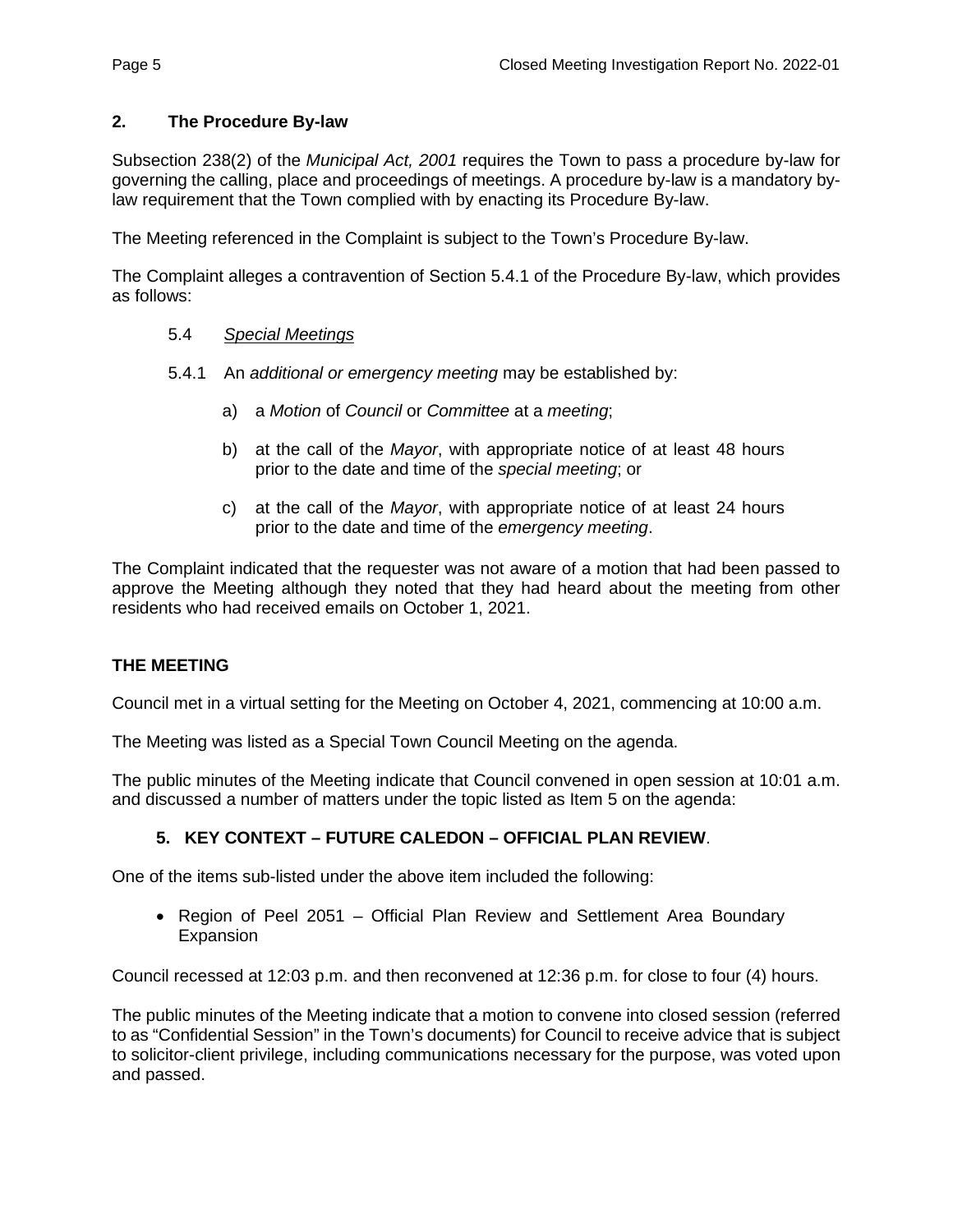The public minutes indicate that Council convened into Confidential Session at 4:15 p.m. The public minutes also note that Council adjourned the Confidential Session at 4:40 p.m. and reconvened into the open meeting.

At that time, Councillor deBoer moved and Councillor Innis seconded a motion which provided as follows:

That Council convened in Confidential Session under Section 239 of the Municipal Act for the following purpose of Confidential Correspondence, Advice that is subject to solicitor-client privilege, including communications necessary for that purpose – Peel 2051 Region Official Plan Review;

That the Correspondence marked as a confidential draft regarding Peel 2051 Regional Official Plan Review be released to the public as part of the Post-Agenda Package;

That the Correspondence be sent to the Region of Peel as the Town's comments regarding the scope of the Peel 2051 Region Official Plan Review;

That a copy be sent to the Honourable Steve Clark, the Minister of Municipal Affairs and Housing, the Honourable Sylvia Jones, MMP Dufferin / Caledon and all MPP's within the Region of Peel.

The motion was carried unanimously as Resolution 2021-151.

Council passed Confirmatory By-law 2021-77 and adjourned the Meeting at 4:43 p.m.

As set out in the Special Town Council Meeting Post-Meeting Agenda, a copy of the Confidential Correspondence that had been [dis](#page-6-0)cussed in the Confidential Session was published as directed by Council at the closed session.<sup>7</sup>

## **FINDINGS**

## **1. Was the Meeting held in contravention of Section 5.4.1 of the Procedure By-law?**

A request may be made under section 239.1 of the *Municipal Act, 2001* to determine whether a municipality has complied with section 239 or a procedure by-law in respect of a meeting or part of a meeting that was closed to the public.

The above issue, as framed in the Complaint, relates to the Meeting and not specifically to the closed portion of the Meeting. We have nevertheless decided to answer the question since the Confidential Session was part to the Meeting.

The Complaint notes that it was unclear where the motion approving the Meeting was enacted. Section 5.4.1 of the Procedure By-law sets out "[a]n *additional* or *emergency meeting* may be established by: a) a *Motion* of *Council* or Committee at a *meeting*."

<span id="page-6-0"></span><sup>&</sup>lt;sup>7</sup> The correspondences from the Town's external solicitor to the Regional Clerk re "Peel 2051 Regional Official Plan Review" is dated October 5, 2021 and is included in full at pages 51-54 of the Special Town Council Meeting Post-Meeting Agenda.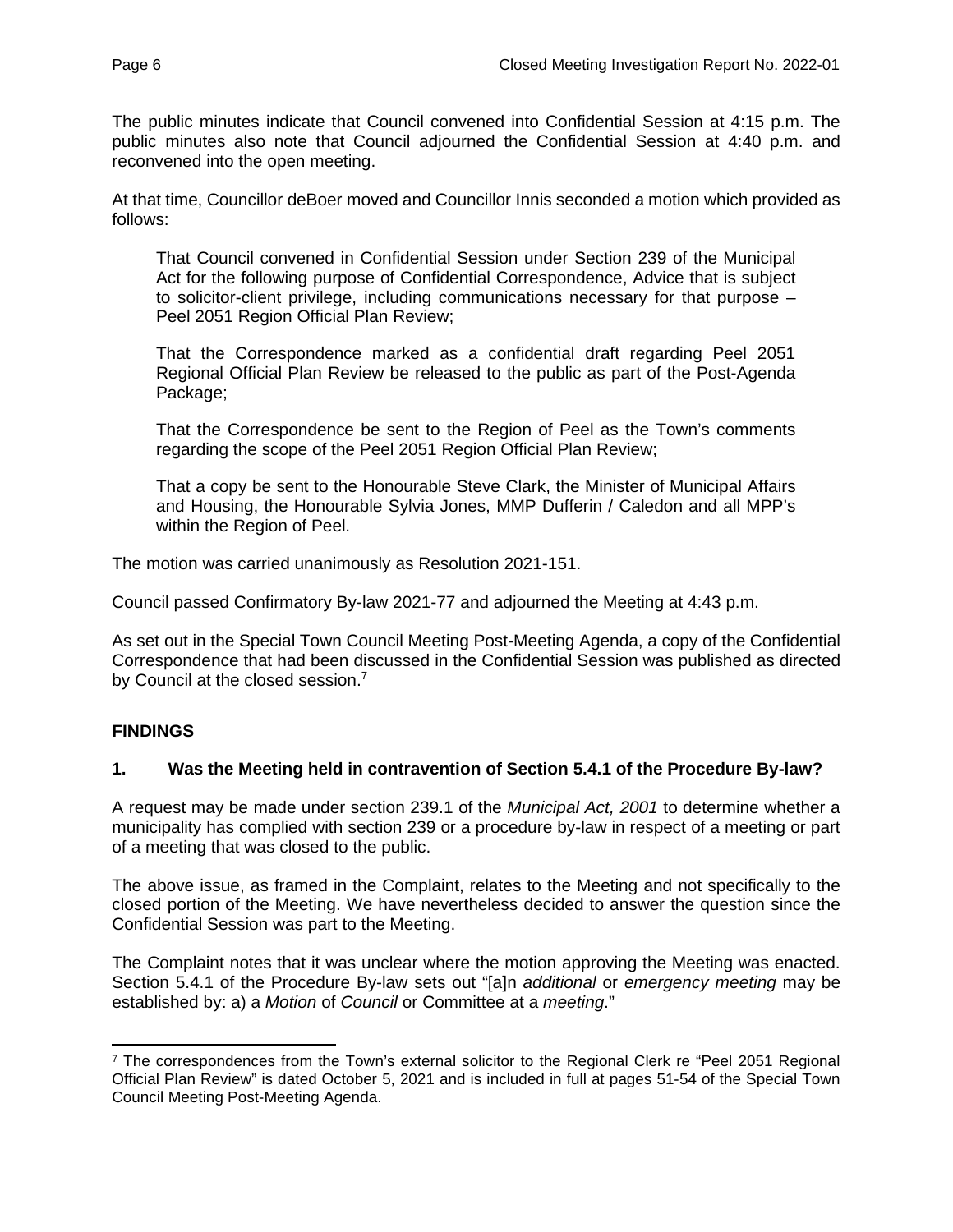There is no definition for "additional meeting" in the [Pr](#page-7-0)ocedure By-law and, therefore, the phrase must be accorded its normal and ordinary meaning<sup>8</sup> as being an "extra" or "added" meeting of Council.

The Planning and Development Committee passed a motion at its meeting on September 21, 2021 to adopt the following recommendation:

That a [C](#page-7-1)ouncil Workshop on the Town's Official Plan be scheduled in the coming weeks.<sup>9</sup>

The Planning and Development Committee's recommendation was ratified by Council at its meeting on September 28, 2021 by the enactment of Resolution No. 2021-145 to schedule a Council Workshop on the Region of Peel/Town of Caledon Official Plan Update.[10](#page-7-2)

We were advised by the Clerk that members of Council were canvassed to determine available dates and that it was determined that the meeting would be scheduled for October 4, 2021. Notice of the Meeting was provided to all members of Council and to an external distribution list of subscribed persons. Notice was provided by email to both groups on the afternoon of September 30, 2021.

The Clerk advised us that notice of the Meeting was added to the Council Calendar on the Town's website on September 29, 2022. A copy of the agenda was posted on the Council Calendar on September 30, 2022.

In addition, we understand that the addition of the Confidential Session as Item 9.1 to the Meeting was made at the call of the Mayor (and with the aforementioned prior notice of 48 hours) which accords with the clear intent of Section 5.4.1 b) of the Procedure By-law with respect to the scheduling of a special meeting.

To be clear, the Meeting – as an additional meeting of Council – was properly established by Council's passing of Resolution 2021-145 at its meeting on September 28, 2022 pursuant to Section 5.4.1 a) of the Procedure By-law. The Confidential Session was simply an item that was added to the already properly scheduled additional meeting and it would, if it had been a standalone additional meeting to only consider the closed meeting item have complied with the requirements of Section 5.4.1 b).

For the foregoing reasons, the Meeting was properly called and scheduled with prior notice of the proposed Confidential Session.

<span id="page-7-0"></span><sup>8</sup> In accordance with the "modern rule of statutory interpretation" from Elmer Driedger, *Construction of Statutes*, (2nd Edition, 1983) at 83:

Today there is only one principle or approach, namely, the words of an Act are to be read in their entire context, in their grammatical and ordinary sense harmoniously with the scheme of the Act, the object of the Act and the intention of parliament.

Cited by the Supreme Court of Canada in *Re Rizzo & Rizzo Shoes Ltd.,* [1998] 1 S.C.R. 27 & *Bell ExpressVu Limited Partnership v. Rex*, [2002] 2 S.C.R. 559.

<span id="page-7-1"></span><sup>&</sup>lt;sup>9</sup> Planning and Development Committee Meeting Report, September 21, 2021 at page 2.

<span id="page-7-2"></span><sup>10</sup> Town Council Meeting Minutes, September 28, 2021 at page 7.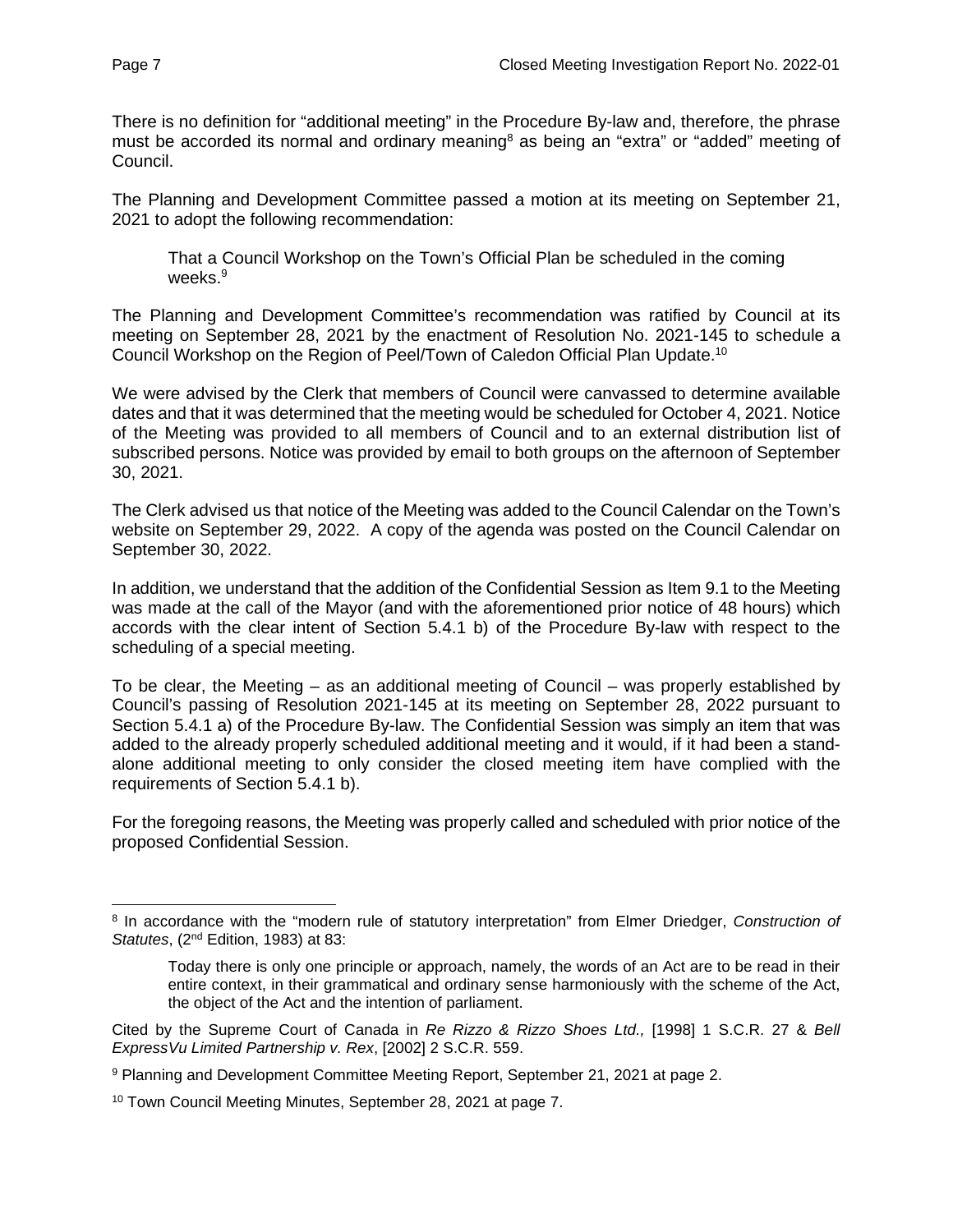## **2. Did Council pass a resolution to authorize the closed meeting in accordance with subsection 239(4) of the** *Municipal Act, 2001***?**

The approved and adopted public minutes of the Meeting note that prior to Council convening into Confidential Session at 4:15 p.m. that Council passed Resolution 2021-150. The minutes expressly provide as follows:

# **CONFIDENTIAL SESSION**

Moved by: Councillor C. Early – Seconded by: Councillor L. Kiernan 2021-150

That Council shall go into Confidential Session under Section 239 of the Municipal Act for the following purposes:

Confidential Correspondence – Advice that is Subject to solicitor-clie[nt](#page-8-0) privilege, including communications necessary for that purpose  $-$  Peel 2015<sup>11</sup> Regional Official Plan review

## **A recorded vote was taken as follows:**

| <b>Recorded Vote</b>   | <b>YES</b> | <b>NO</b> | <b>CONFLICT</b> | <b>ABSENT</b> |
|------------------------|------------|-----------|-----------------|---------------|
| Mayor A. Thompson      |            |           |                 | X             |
| Councillor I. Sinclair | X          |           |                 |               |
| Councillor L. Kiernan  | X          |           |                 |               |
| Councillor J. Downey   | X          |           |                 |               |
| Councillor C. Early    | X          |           |                 |               |
| Councillor J Innis     | X          |           |                 |               |
| Councillor N. deBoer   | X          |           |                 |               |
| Councillor A. Groves   |            | X         |                 |               |
| Councillor T. Rosa     |            |           |                 | Х             |
| <b>Total</b>           | 6          | 1         | 0               | 2             |
|                        |            |           |                 | Carried       |

We note that advance notice to the public of the Confidential Session was provided in the agenda for the Meeting at Item 9.1.

A resolution to convene into a closed meeting is required to provide the public notice that the open meeting will cease in so far as there will be discussion, debate and consideration of a matter in the absence of the public. The resolution above identified that the topic for consideration would be confidential correspondence and advice related to solicitor-client privilege pertaining to the Peel 2051 Regional Official Plan review. The resolution did not simply parrot the statutory exception – it provided additional context to note that the solicitor-client advice related to correspondence with respect to the review respecting the Peel 2051 Regional Official Plan.

Based on the foregoing, Council satisfied the statutory prerequisite for the holding of the Confidential Session in accordance with the requirements of subsection 239(4) of the *Municipal Act, 2001* by passing Resolution 2021-150 which stated that:

<span id="page-8-0"></span><sup>11</sup> This is a typographical error as all other references are to the Peel **2051** Regional Official Plan Review.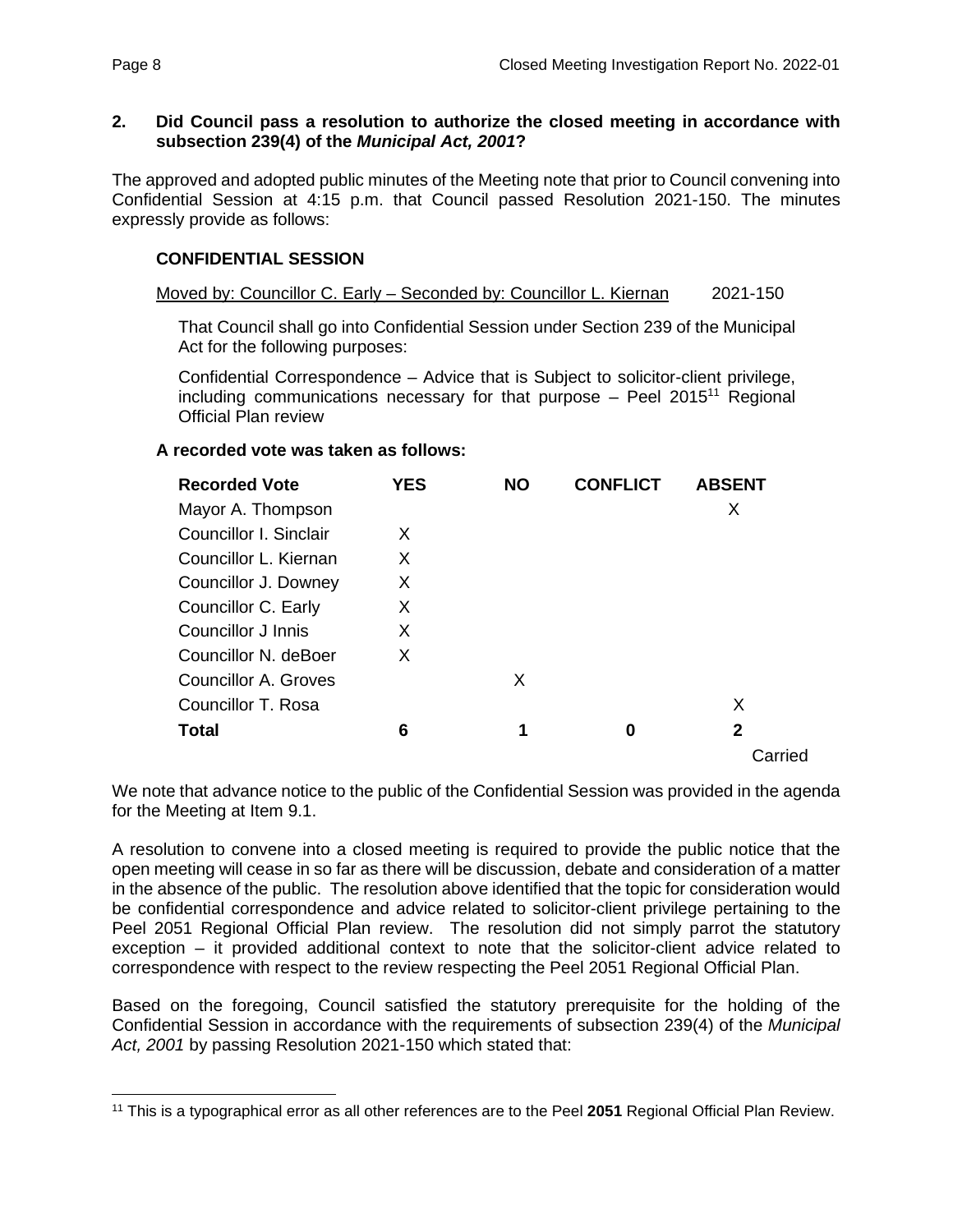- (i) Council would be going into closed session;
- (ii) to receive confidential correspondence related to the Peel 2051 Regional Official Plan Review;
- (iii) which constituted advice subject to solicitor-client privilege.

Based on the foregoing, it is our view that Council properly passed a resolution to authorize the Confidential Session in accordance with subsection 239(4) of the *Municipal Act, 2001.* 

## **3. Was the subject matter of the Confidential Session a permitted exception under subsection 239(2) of the** *Municipal Act, 2001***?**

As noted above, Council resolved to go into the Confidential Session to receive advice that is subiect to solicitor-client privilege. This is an explicitly permitted exception to the open meeting rule that is listed in subsection 239(2) of the *Municipal Act, 2001* as follows:

# **Exceptions**

**239** (2) A meeting or part of a meeting may be closed to the public if the subject matter being considered is,

…

(f) advice that is subject to solicitor-client privilege, including communications necessary for that propose;

Also as noted above, the Complaint objects to this action on the basis that "growth" is not a subject matter that can be considered by Council. Specific reference is made in the Complaint to the exception in clause 239(2)(a) of the *Municipal Act, 2001* which pertains to "the security of the property of the municipality." However, Council did not rely upon this exception to convene into the Confidential Session – Council expressly cited clause 239(2)(f) as the exception.

We appreciate that the requester has viewed the subject of the correspondence from the Town's legal counsel as "growth" or a "planning matter" which should have been considered only in an open session. However, this ignores the fact that the correspondence was prepared by legal counsel and that legal counsel presented the draft correspondence to Council at the Confidential Session. This is plainly set out in the Confidential Special Town Council Meeting Minutes. In fact, the minutes indicate that a member of Council indicated that the "matter should be discussed in open session" to which legal counsel explained why it was being presented *in camera*.

It is our view that a municipal council is entitled to receive advice from its solicitor and that the *Municipal Act, 2001* recognizes that this is something that can be accommodated in a meeting that is closed to the public in order to protect solicitor-client privileged advice. The purpose of the exception in clause 239(2)(f) is to protect the municipality as a client who seeks legal advice.

The subject matter of the exception in clause 239(2)(f) relates to the provision of legal advice not to what the legal advice relates to. For example, none of the exceptions in section 239 pertain to business licensing but a council would be able to meeting in a closed setting to receive advice from its lawyer on a matter related to business licensing. We appreciate that there is a strong imperative for openness and public participation in the municipal land use planning process, including matters related to municipal official plans. However, a municipality is entitled to seek the advice of its legal counsel on matters related to land use planning and it is recognized that solicitor-client privileged advice is to be safeguarded.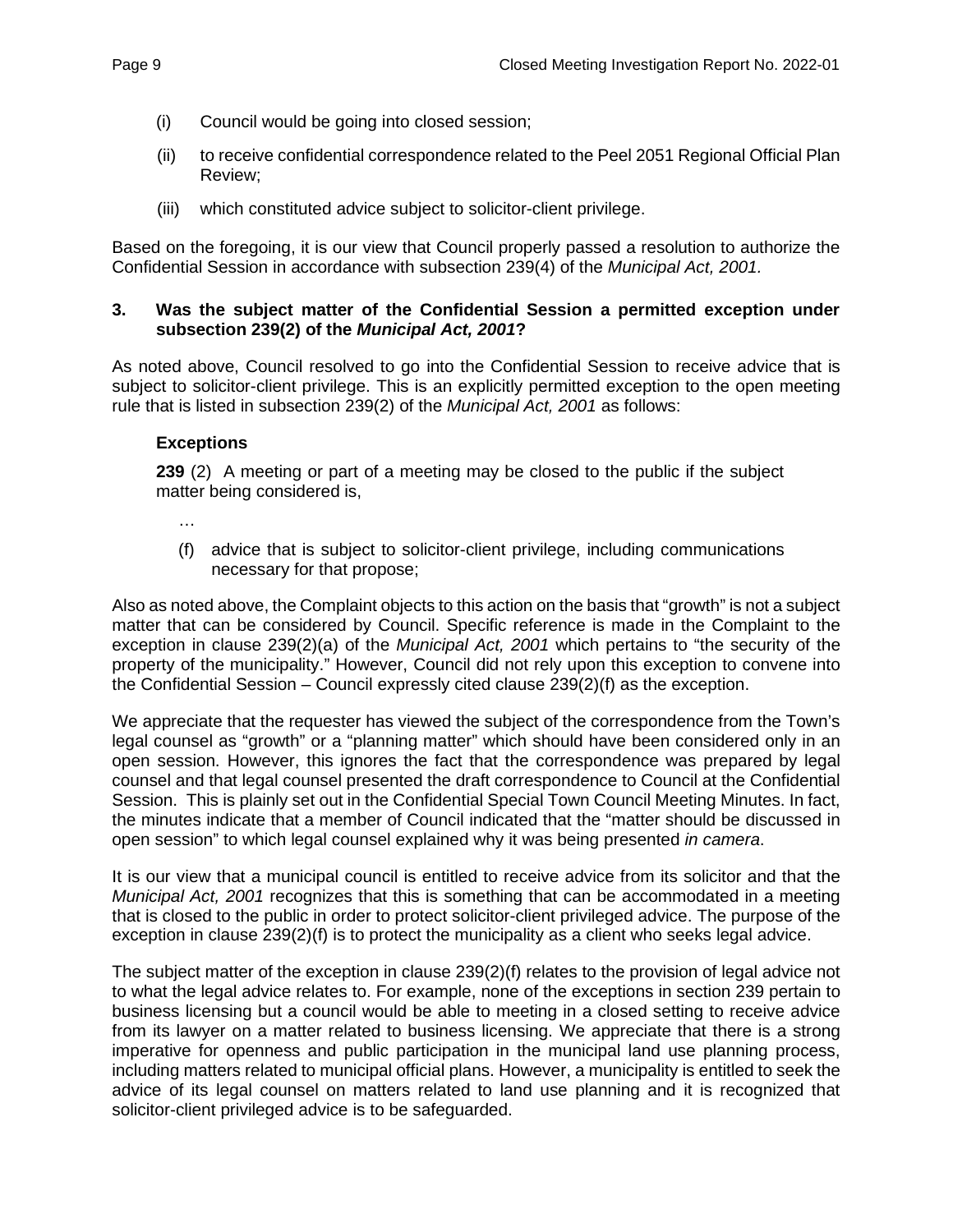There have been a number of closed meeting investigation reports and determinations noting that matters related to land use planning can be considered in a closed setting under the exception related to solicitor-client privileged advice.<sup>[12](#page-10-0)</sup>

The foregoing is expressly noted by the Ontario Ombudsman and its previously cited document, *[Open Meetings – Guide for Municipalities](https://www.ombudsman.on.ca/have-a-complaint/who-we-oversee/municipalities/municipal-closed-meetings/open-meetings-guide-for-municipalities#Exceptions%20to%20the%20open%20meeting%20rules)* – "Exceptions to the Open Meeting Rules":

Advice subject to solicitor-client privilege  $-$  s. 239(2)(f)

## **Includes discussions about:**

 Communication between the municipality and its solicitor, to seek or receive legal advice intended to be confidential (to ensure municipal officials can speak freely with their lawyer without fear of disclosure)

This is precisely the stated reason that Council passed its resolution to hold the Confidential Session.

The Complaint notes that there is no ongoing legal matter since "there is no decision as of yet approving the [Regional] Plan." This assertion may have had some application if the exception being considered was clause 239(2)(e) relating to "litigation." However, as the correspondence from the Town's legal counsel makes manifest, the Town takes issue with the process followed and the amendments being proposed as part of the Region of Peel 2051 Official Plan Review. The fact that there is no decision approving the Regional Official Plan is the very reason for the correspondence – that is, to make the Region of Peel aware of the concerns that the Town has with respect to how it is processing, and what amendments it proposes to make, to the Regional Official Plan. The mere fact that the Regional Official Plan has not been approved does not mean that the Town cannot seek and obtain legal advice on the matter.

The Complaint sets out various reasons why Council went into closed session. Having reviewed the Confidential Special Town Council Meeting Minutes, the discussion appeared to be focused specifically on the communication prepared by legal counsel that was subsequently publicly released in accordance with Council's direction.

The Complaint also speculates that if Council sought to "receive advice on the Bolton SABE should it have been added to this meeting agenda since it was a special meeting called specifically for the Region's ongoing OP review." There was no evidence that Council received legal advice on the Bolton SABE during the Confidential Session.

Based on our review of the evidence, the subject matter of the Confidential Session related solely and exclusively to advice that is subject to solicitor-client privilege, including communications necessary for that purpose, which is a specifically enumerated exception under clause 239(2)(f) of the *Municipal Act, 2001*. Council considered advice from its legal counsel and communications related thereto for precisely the reason that Council passed Resolution 2021-150 to convene the Confidential Session.

<span id="page-10-0"></span><sup>12</sup> Ontario Ombudsman, *Re Township of Russell* (February 23, 2021); *Re Norfolk County* (November 7, 2016), *Re Township of Ryerson* (November 8, 2013); *Re Township of North Dumfries* (October 23, 2013); *Re Township of Tiny* (February 1, 2013).